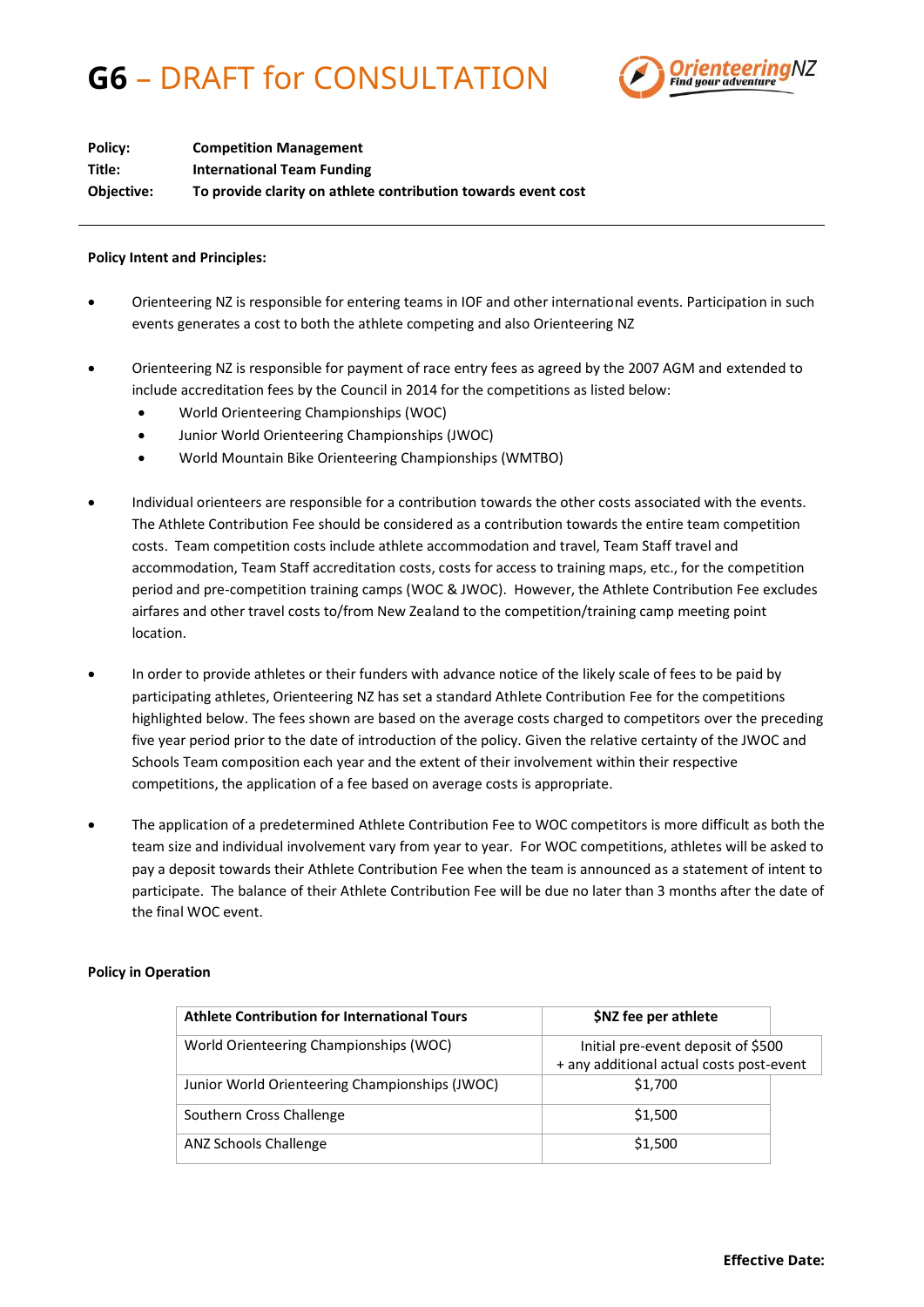## **G6** – DRAFT for CONSULTATION



- If Orienteering NZ arranges for team travel to/from New Zealand, the cost of international airfares will be invoiced over and above the Athlete Contribution fee.
- The Athlete Contribution fee and payment deadline will be advised in the Team Selection Notice. Payment of the Athlete Contribution will be required prior to team departure except for WOC athletes who will be required to pay their initial deposit within two months of the announcement of the team. The final payment for WOC athletes, as advised by Orienteering NZ, shall be made within 3 months from the date of the final WOC event
- When Orienteering NZ is hosting any international event in New Zealand, the athlete contribution will be determined in relation to New Zealand costs and advised in the Team Selection Notice.
- Orienteering NZ agrees to underwrite any deficit incurred as a result of Athlete Contribution fees not covering the team competition costs.
- Until such time as athletes pay their Athlete Contribution Fee, Orienteering NZ will carry the financial liability for the above teams. This requires Orienteering NZ to hold sufficient reserves to cover this financial liability.
- The Athlete Contribution fee will be reviewed every 2 years in line with the budget round to take into account actual costs incurred from previous teams, currency fluctuations and any other applicable cost incurred for the team. However, in the event of unforeseen circumstances leading to the above Athlete Contribution Fees becoming unrealistic in intermediate years, Orienteering NZ reserves the right to adjust the athlete contribution accordingly.

Review Protocol

Updated: May 2016 Next Review Date: